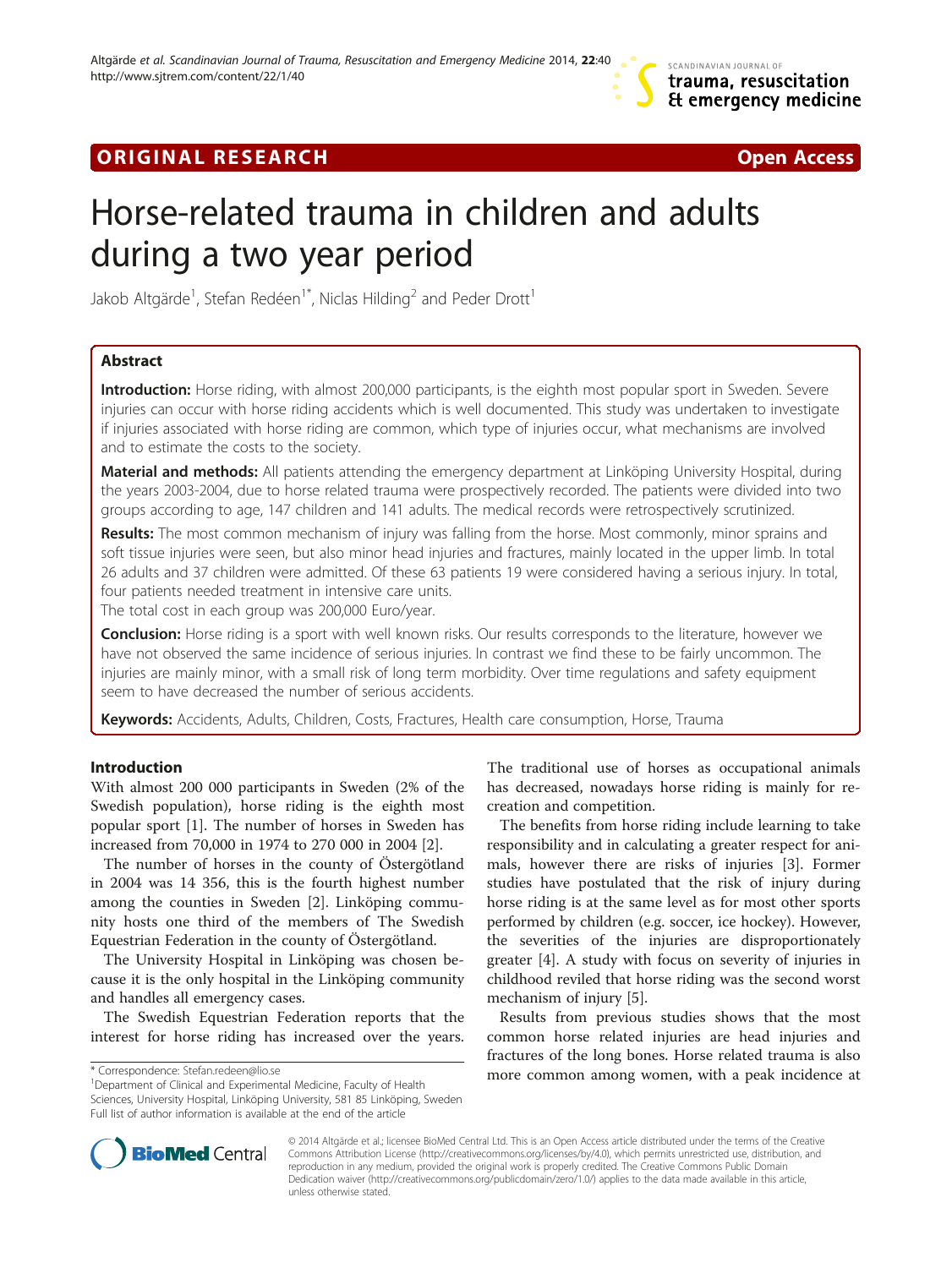the age of 14 [\[6\]](#page-4-0). Horse-related trauma is expensive for the society and the affected person [[7](#page-4-0)].

The aims of this study were to investigate if injuries associated with horse riding are as common as previously described, to determine the common types of injuries, and the mechanisms involved, and to estimate the costs to society.

# Material and methods

All patients attending the emergency department at the Linköping University Hospital during the years 2003- 2004, due to accidents related to horse riding or horse handling, were prospectively recorded. The patients were divided into two groups according to age. One group under the age of 19 years (Children) and one group 19 years of age or older (Adults). There were 157 Children and 162 Adults. The medical records were retrospectively scrutinized for details about the accident, the severity of the injuries and the given medical treatment. Ten Children were excluded due to lack of information. Among the Adults, a total of 21 were excluded, 19 due to lack of information and two as they were participants in a professional racing competition. Remaining were 147 Children and 141 Adults.

We defined serious injuries as hospitalization for ≥3 days and/or sick leave for  $\geq 1$  month. No specific injury classifications were used.

Almost all injuries occurred during horse riding only a few during the care of horses.

An estimation of the number of horses in the Linköping community was achieved from the Swedish Equestrian Federation in the county of Östergötland. The city of Linköping hosts one third of the members of the Swedish Equestrian Federation in the county. We compared the ratio of members to the total numbers of horses in the county and estimated that there are approximately 4500 horses in Linköping community. This was compared with, and found adequate, with local registers in the community.

To estimate the incidence of horse related injuries we divided the mean frequency of accidents per day with the estimated total horse handling time per day from the questionnaire.

The hospital economists gave the current costs for included investigations and admissions.

All data were unidentified before analysis. The study was performed in accordance with the updated (2002) Helsinki Declaration and was approved by the Ethics Committee at the University Hospital in Linköping.

## Results

#### **Demographics**

In total (Children/Adults) 147/141 were included. There were 144/128 girls/women and 3/13 boys/men in the study. Age ranged from 3.5 - 18.7/19.2-70.1 median age was 13/33. The majority 131/97 of accidents happened with the rider mounted on the horse and the remainder 16/44 whilst taking care of, feeding or loading the horse onto a trailer.

## Mechanism of injury

Several different mechanisms of injury were recognized. The most common mechanism of injury was falling off the horse 125/92. Of these 20/14 had additional mechanisms of injury to the fall. These mechanisms were: horse fell on 8/6, stepped on 6/3, kicked 3/2 and 3/3 riders got their foot stuck in a stirrup and 1/4 of these were dragged along by the horse. Other riders were solely kicked 11/23, stepped on 6/14, bitten 1/0, or pushed by the horse 1/0. Another 1/0 rider was injured when the horse suddenly stopped in front of an obstacle and 2/1 were squeezed between the horse and a wall. Additional 0/3 riders got a finger caught in the reins and were pulled along by the horse. One Adult hit an obstacle while riding. Five Adult were hit by the horse's neck or head. In 1/2 the horse fell over the rider.

#### Injuries

The majority of injuries were minor sprains and light soft tissue injuries. Some Children had potential serious injuries (Table [1](#page-2-0)).

#### Health care consumption

On presentation to the emergency department, 82/85 patients (56/60%) were isolated orthopaedic cases, 1/1 neurosurgical, 1/0 oro-maxillofacial, 0/1 hand surgeon, 0/1 Ear Nose and Throat surgeon and the remainder general surgical cases. Patients with multiple injuries were treated by the trauma team.

In total 37/26 were admitted, of which 4/9 patients were admitted for at least three days. The length of admission ranged from 1-14/1-7 days. Of these, 34/25 patients were admitted to the wards and 3/1 to the intensive care unit (ICU) (Tables [2](#page-2-0) and [3\)](#page-3-0).

In total, 67/90 CT scans in 31/41 patients were done and 174/183 skeletal x-rays were performed in 98/97 patients.

Operations were performed in 12/11.

In Children there was external stabilization in 24, antibiotics and/or tetanus booster in three, paramedical treatment in six, suture in three and reduction of a finger in one.

In Children twelve operations were performed on 11 patients; one patient had a craniotomy with drainage of an intracranial haemorrhage and placement of an intraventricular drain. Other operations included three open reductions, seven closed reductions, one closure of an intraoral wound and treatment of a dental dislocation.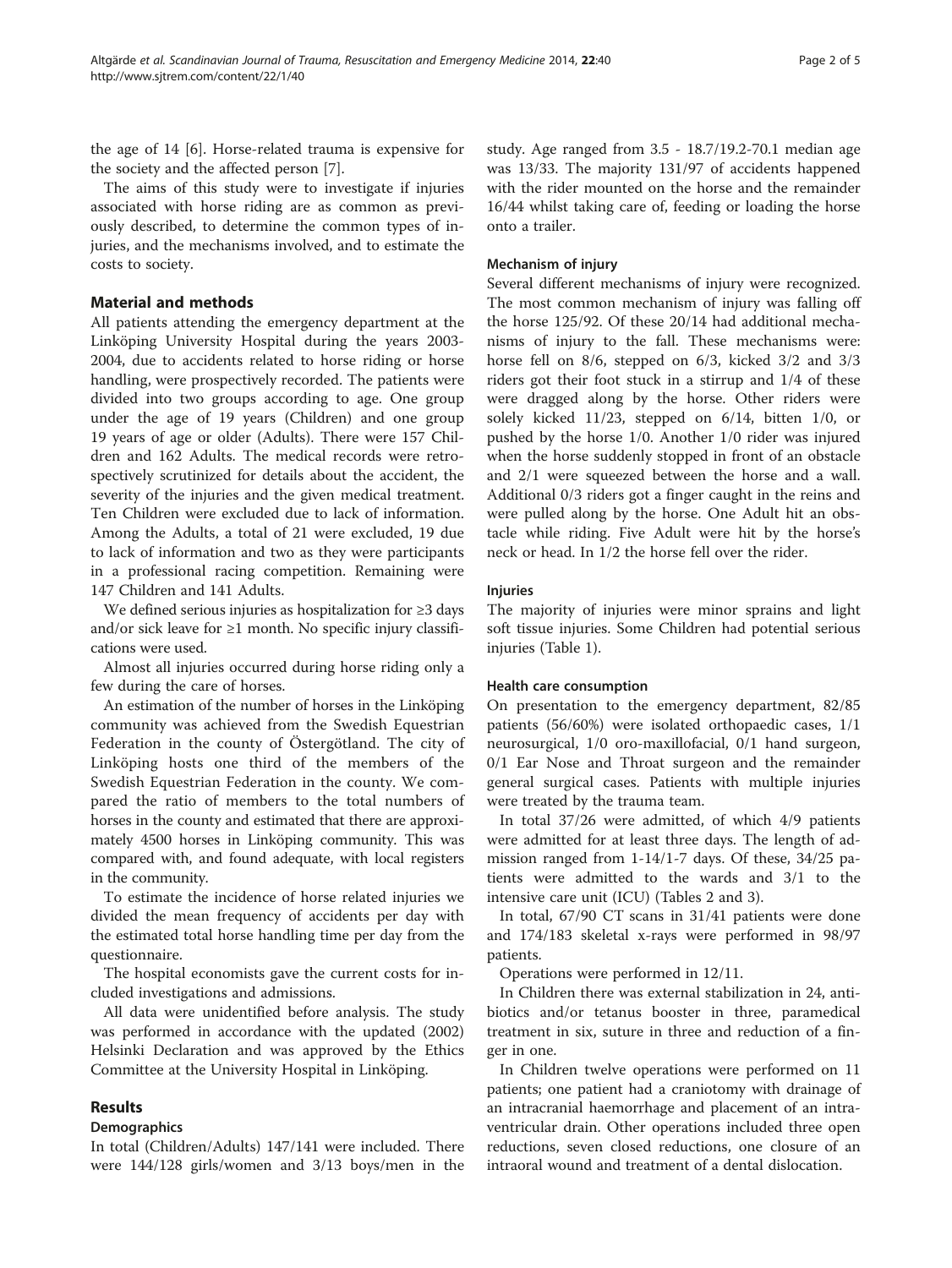| $N = Children/Adult$ | <b>Contusions</b> | <b>Fractures</b> | Distortions/        | <b>Minor sprains</b>              | Minor         | Splenic injury/         | Superficial | - N     |
|----------------------|-------------------|------------------|---------------------|-----------------------------------|---------------|-------------------------|-------------|---------|
| Location of injury   |                   |                  | <b>Dislocations</b> | and light soft<br>tissue injuries | head injuries | traumatic liver rupture | injuries    |         |
| N                    | 6/9               | 33/42            | 4/16                | 93/68                             | 33/11         | 1/1                     | 7/19        | 177/169 |
| Trunk                | 3/8               | 4/7              | 1/0                 | 16/11                             |               | 1/1                     | 0/4         | 25/34   |
| Back                 | 0/0               | 2/3              | 0/1                 | 14/11                             |               |                         |             | 16/15   |
| Lower extremity      | 1/1               | 1/9              | 0/4                 | 29/23                             |               |                         | 2/4         | 33/41   |
| Upper extremity      | 1/0               | 22/18            | 1/11                | 24/20                             |               |                         | 1/2         | 49/51   |
| Head and neck        | 1/0               | 4/5              | 2/0                 | 10/3                              | 33/11         |                         | 4/9         | 54/28   |

<span id="page-2-0"></span>Table 1 Types and numbers of injuries among children and adults in total

In addition, three adults had hemo-/pneumothorax.

In Adults there were three chest drain placements, five open reductions of fractures, two closed reductions and one open re-construction of a finger tendon.

Of the total number 65/55 patients received some kind of treatment. There were in total 86/78 treatments (including admission for observation). Apart from operations and admissions, the treatments included stabilization and immobilisation 24/13, paramedical treatment  $(n = 6/12,$ suture 3/6, reduction 1/4.

No patient died.

## Costs

The total cost for consultation and treatment was (Children/Adults) 210 000/200 000 Euro, which means approximately 1 400/1 400 euro per accident. The cost for radiological investigation was 24 000/29 000 Euro (CT scans 14 000/18 000 Euro and plain films 10 000/ 11 000 Euro). Admission and hospital stay 76 000/32 000 Euro. The Eemergency treatment cost 75 000/78 000 euro and operation costs was 36 000/58 000 Euro.

In the Adult group a total of 23 patients (16%) had to be home from work on sick leave after the accident, from 4-135 days and in total, 712 days. Six patients were home on sick leave for one month or more (Table [4\)](#page-3-0).

#### Incidence

There are approximately 4 500 horses in the community of Linköping. Each horse is ridden approximately one hour a day and taken care of for approximately two hours a day. Institutional horses are usually ridden for 2- 3 hours a day. This gives an estimated total time of at least 13 500 hours a day of horse handling time, and an accident rate of approximately 0,029/100 000 riding/ caretaking hours. The numbers are an estimate achieved from the county administration board of Östergötland and the equestrian's federation of the county.

#### Safety equipment

There were no significant difference between users and non-users of safety equipment.

# **Discussion**

There was a dominance of females in our study population (98% among Children, 91% among Adults) reflecting the fact that horse riding is more common among females. There was a higher rate of Adults (31%) being injured while dismounted than Children (11%). This is likely due to the fact that adults spend more time, before and after riding, taking care of the horse than children do. These findings are in correlation with previous studies presenting a rate of 15-23% [\[8](#page-4-0)-[11](#page-4-0)].

Comparing injury mechanisms between Children and Adults; 85% of the Children had fall accidents, 7% were kicked, while 65% of the Adults had fall accidents and 16% were kicked. Minor sprains and soft tissue injuries were the most common type of injury in both groups, corresponding to the findings of Kiss et al. [\[10\]](#page-4-0) who stated that contusions to the body were the most

Table 2 Type of injuries, treatment and time at ward in the children group

| Injury                                                                                                                                                                                             | <b>Operation</b>                                                                                   | <b>Admission</b>                                                                                       |  |  |  |  |
|----------------------------------------------------------------------------------------------------------------------------------------------------------------------------------------------------|----------------------------------------------------------------------------------------------------|--------------------------------------------------------------------------------------------------------|--|--|--|--|
| Concussion and wounds.                                                                                                                                                                             | No operation.                                                                                      | ICU 2 days + Paediatric Surgical ward<br>1 day $\rightarrow$ transfer to primary hospital.             |  |  |  |  |
| Dislocation of the left sternoclavicular joint.                                                                                                                                                    | I. Closed reduction.                                                                               | Paed. Orthopaedic ward 5 days.                                                                         |  |  |  |  |
|                                                                                                                                                                                                    | 2. Open reposition and osteosuture.                                                                |                                                                                                        |  |  |  |  |
| Splenic injury.                                                                                                                                                                                    | No operation.                                                                                      | ICU 2 days + Paed. Surgical ward 8 days.                                                               |  |  |  |  |
| Traumatic right fronto-temporal contusion + base of skull fracture<br>going from the left mastoid into the inner ear with hematotympanon,<br>discontinuity and dislocation of the ossicular chain. | Neurosurgical external ventricular<br>drainage for ICP monitoring and ENT<br>operation of the ear. | Neurosurgical ICU 12 days (ventilator for<br>10 days) + Paed. Surgical ward 2 days.<br>Rehabilitation. |  |  |  |  |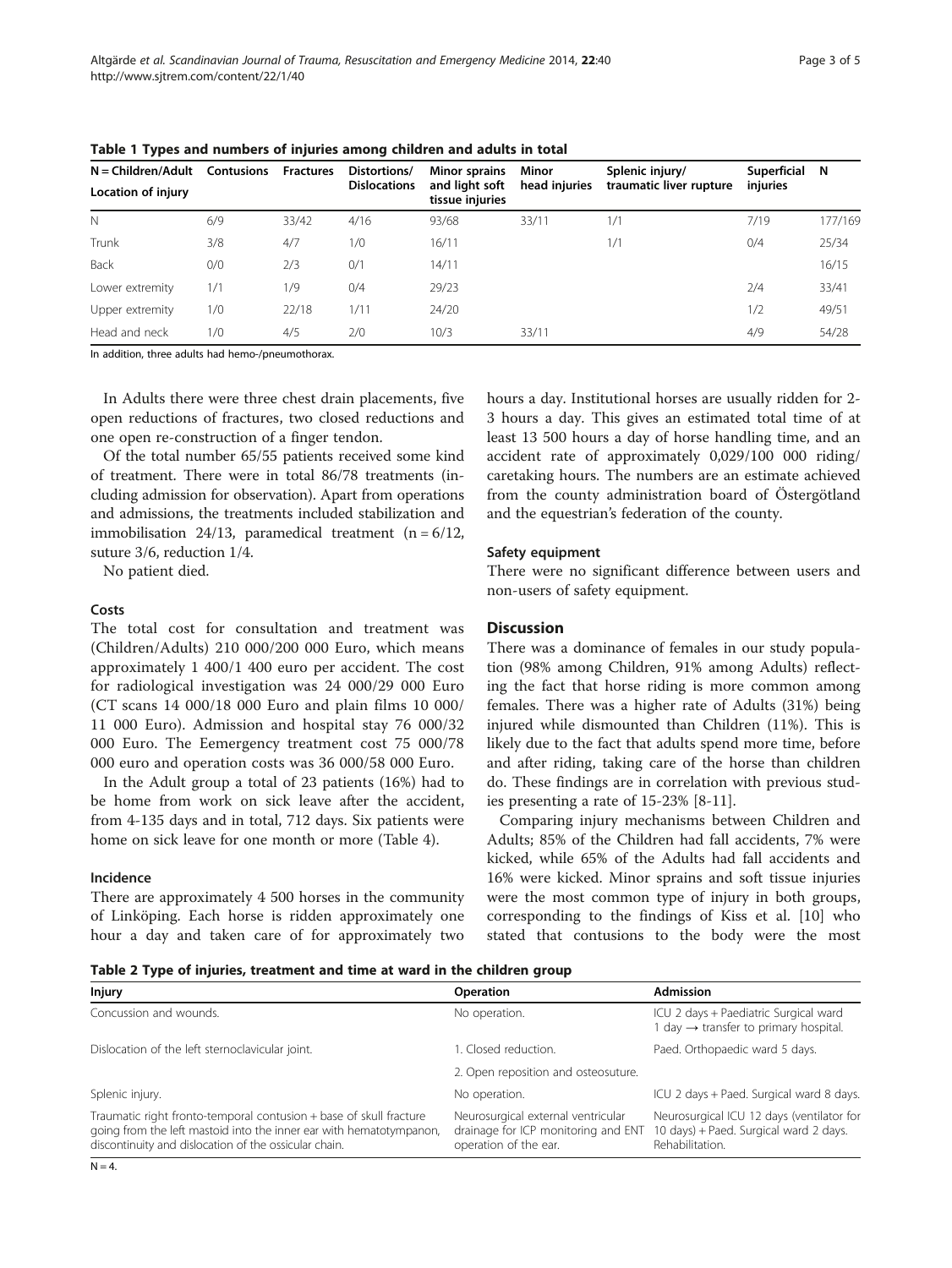| <b>Injury</b>                                                                | Operation                                                                           | <b>Admission</b>                        |  |  |
|------------------------------------------------------------------------------|-------------------------------------------------------------------------------------|-----------------------------------------|--|--|
| Distal humerus fracture.                                                     | Open reduction $+$ plate fixation $+$ osteosynthesis.                               | Orthopaedic ward 4 days.                |  |  |
| Subtrochanteric femoral fracture.                                            | Open reposition + fixation nail.                                                    | Orthopaedic ward 4 days.                |  |  |
| Pneumothorax + multiple rib fractures.                                       | Chest drain placement.                                                              | Acute surgical ward 4 days.             |  |  |
| Mandibular fracture, superficial oral wound, alveolar<br>process fracture.   | Open reduction and osteosynthesis of the<br>$m$ andible $+$ five tooth extractions. | ENT ward 5 days.                        |  |  |
| Multiple facial fractures and lacerations.                                   | Open reduction, internal fixation and suture<br>of soft tissue injury.              | ENT ward 5 days.                        |  |  |
| Multiple rib fractures. Pneumothorax, contusion of thorax.                   | Chest drain placement.                                                              | ICU 1 day + Acute surgical ward 6 days. |  |  |
| Traumatic hemo-pneumothorax, contusion of thorax,<br>multiple rib fractures. | Chest drain placement.                                                              | Acute surgical ward 7 days.             |  |  |
| Traumatic liver rupture.                                                     | No operation.                                                                       | Acute surgical ward 7 days.             |  |  |
| Sacral fracture.                                                             | No operation.                                                                       | Orthopaedic ward 7 days.                |  |  |

<span id="page-3-0"></span>

|  |  | Table 3 Types of injuries, treatment and time at ward in the adult group |
|--|--|--------------------------------------------------------------------------|
|--|--|--------------------------------------------------------------------------|

 $N = 9$ .

common injuries. In both groups the fractures were mainly located in the upper extremity and usually followed falling injuries.

The distribution of injuries in total corresponds to previous studies [\[12](#page-4-0)]. The most commonly injured sites were the extremities, head and neck. In particular, head and neck injuries were more common among Children  $(n = 33)$  than Adults  $(n = 11)$ , which reflects the fact that children have more falling accidents. With exception of two cases, head injuries were minor which corresponds with previous studies. Head injuries today are less severe than previously, due to improvements in helmet technology and use [\[13](#page-4-0)].

In a retrospective study by Ghosh et al. [\[14](#page-4-0)] there were 8 deaths, 40% of patients required ICU and 39% needed surgical intervention. The higher mortality and morbidity rates probably reflects that the study only investigated admitted cases, however even if we only consider our admitted patients, we still find that only 4% of Adults and 8% of Children required ICU treatment, 8% in both groups needed surgical intervention and there were no deaths. We can't explain this difference from the data given by Gosh et al.

| Table 4 Number of patients and reasons for sick leave $\geq$ |  |  |  |  |
|--------------------------------------------------------------|--|--|--|--|
| 30 days                                                      |  |  |  |  |

| <b>Injury</b>                                                     | Days of sick leave |
|-------------------------------------------------------------------|--------------------|
| Pneumothorax + multiple rib fractures.                            | 30                 |
| Calcaneal fracture.                                               | 30                 |
| Hip distortion.                                                   | 35                 |
| Fracture of the lateral malleolus + injury to<br>the syndesmosis. | 56                 |
| Distal humeral fracture.                                          | 115                |
| Multiple facial fractures and lacerations.                        | 135                |

 $N = 6$ .

A two year prospective study by Berg et al. [[15](#page-4-0)] in another hospital in Östergötland during 1978-80 reported a rate of 29% for admissions between 2-30 days and 33% requiring sick leave ≥30 days. This can be compared with our findings of 5% for admissions  $\geq$ 3 days, and 4% for those requiring sick leave ≥30 days among Adults. The decreased need for sick leave and admission rate possibly reflects the changes in management of these patients over the years. It might even reflect an increased use of safety equipment. Cuenca et al. [\[16](#page-4-0)] find an admission rate of 43% which differs from the literature of 5-15% [[9,17,18\]](#page-4-0). In our study we find an overall admittance of 63 patients (21%).

The rate of treatment in Children and Adults is about the same (44%/39%), showing that the majority of accidents results in minor injuries without need for treatment.

Serious injuries were defined as cases involving hospitalization for  $\geq$ 3 days (n = 13) and sick leave for  $\geq 1$  month (n = 6). We observed 19 (7%) severe. In comparison this is a low figure.

A limitation in this study is that there is no official registry of the number of horses. The incidence rate that we have calculated reflects the fact that our study includes all accidents. When investigating racing sports for instance eventing figures are much higher [[19\]](#page-4-0).

Horse riding is the eighth most popular sport in Sweden, the number of accidents is less than expected and the severity less than previously stated.

Since the University Hospital in Linköping is the only hospital in the Linköping community (population of 150,000) that takes care of emergency cases, including horse accidents, we assume that the cases of horse related trauma in our study represents the typical horse riding population.

The total cost for medical treatment of horse riding related injury was approximately 400 000 Euro/year. In